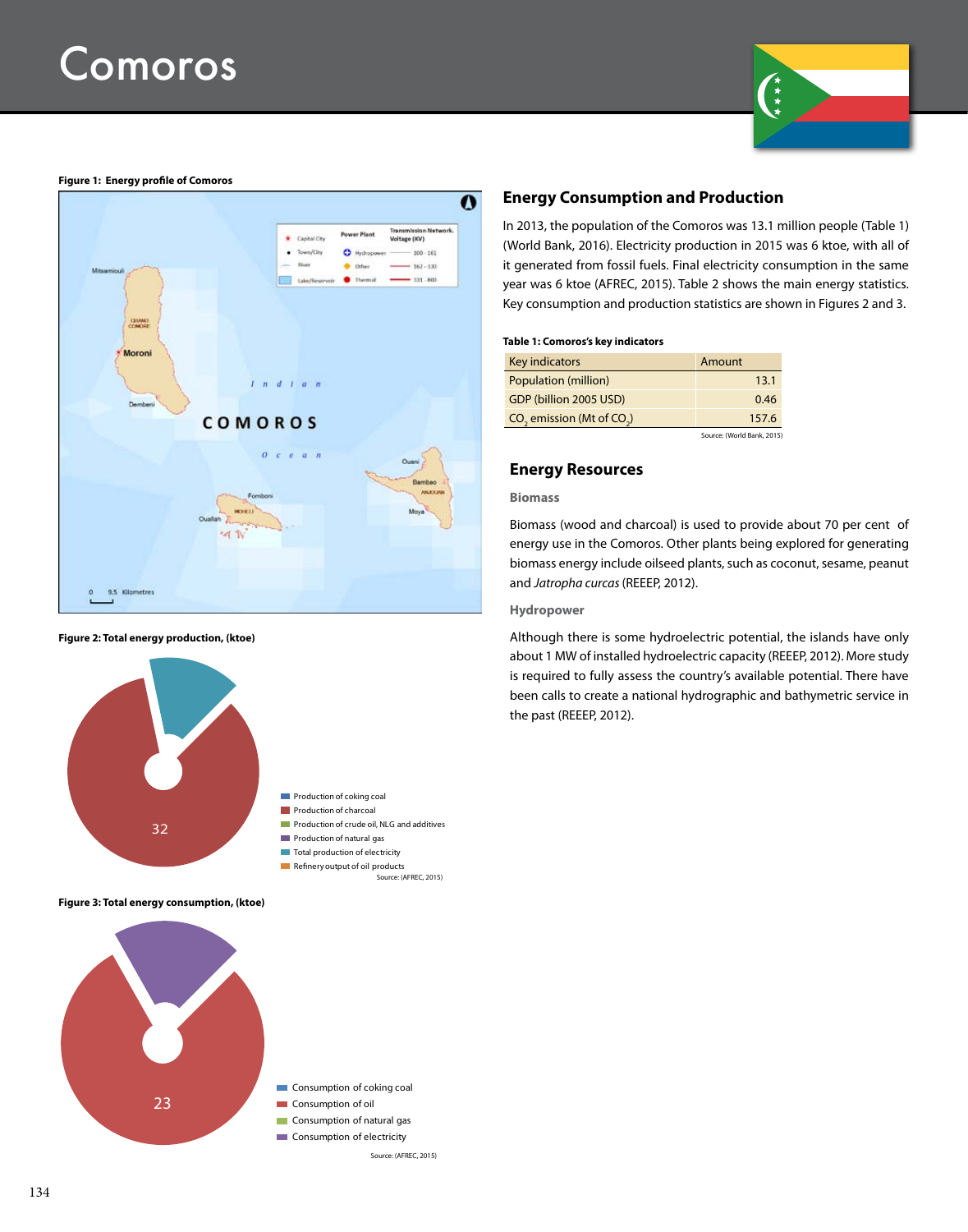#### **Table 2: Total energy statistics (ktoe)**

| 2000           | 2005           | 2010           | 2015 P      |
|----------------|----------------|----------------|-------------|
|                |                |                |             |
| $\overline{0}$ | $\mathbf{0}$   | $\overline{0}$ | 32          |
|                |                |                |             |
|                |                |                |             |
| 0              | $\mathbf 0$    | $\mathbf 0$    | 0           |
| $\overline{2}$ | $\overline{4}$ | 3              | 6           |
|                |                |                |             |
| 0              | 0              | $\mathbf 0$    | 0           |
|                | -              |                |             |
| $\Omega$       | $\Omega$       | $\Omega$       | 0           |
| 2              | 5              | 3              | 6           |
|                |                |                |             |
|                |                |                |             |
| 35             | 38             | 44             | 23          |
|                |                |                |             |
| $\overline{2}$ | $\overline{4}$ | 3              | 6           |
| $\Omega$       | 0              | $\mathbf 0$    | 3           |
|                |                |                |             |
| 0              | 0              | $\mathbf 0$    | $\mathbf 0$ |
|                | ٠              |                |             |
| $\Omega$       | $\Omega$       | $\Omega$       | 13          |
|                |                |                |             |
|                |                |                |             |
|                |                |                |             |
| 32             | 38             | 44             | 36          |
|                |                |                |             |
|                |                |                |             |
|                |                |                |             |

- : Data not applicable 0 : Data not available

(P): Projected

#### **Oil and natural gas**

The country has no known oil or gas reserves and hence has no upstream sector.

#### **Wind**

The potential for wind power in the Comoros is low. Measurements indicate that wind speeds rarely go above 3 m/s, the average required to drive a wind generator. For instance, two wind turbines set up in Ngazidja in 1985 (one on the eastern coast at Mtsangadju ya Dimani and the other on the northern coast at Wella) to drive groundwater pumps have not provided the volumes of water originally estimated (REEEP, 2012).

#### **Geothermal**

The potential for the Comoros to meet all its energy demands from geothermal sources is

high. The key indicator of a potentially exploitable geothermal system on Grande Comore is the presence of a rift system associated with the active volcano. This geological structure along with other measurements, including surface thermal discharges and a geophysical survey, suggest that an active geothermal system is present. Currently the three islands: Grand Comore, Moheli and Anjouan, are being mapped by the Australian Sinclair Knight Merz (SKM) and New Zealand-based Gafo Energy. If successful, Gafo will operate the power installations. Recent analysis by engineers from KenGen, the Kenyan national utility, indicate that both the Karthala and La Grille volcanoes on Grand Comore have great geothermal potential, with reservoir temperatures taken at both sites of up to  $300^{\circ}$ C, at depths of 2,000 m and deeper (REEEP, 2012). But more data is required to determine the dimensions of both

the geothermal reservoir and the heat source and the potential to develop it for power generation (Houmadi & Chaheire, 2015).

## **Solar**

Solar has great potential on these islands since they experience an average of 5.0 kWp/m<sup>2</sup> or 2,880 hrs/yr of sunshine. There are a number of solar installations at domestic and commercial levels. For instance, the World Bank supported a local energy company called ENERCOM to implement about 100 installations on the three islands. There are also a number of hotels implementing solar as a means of reducing their ecological footprint (REEEP, 2012).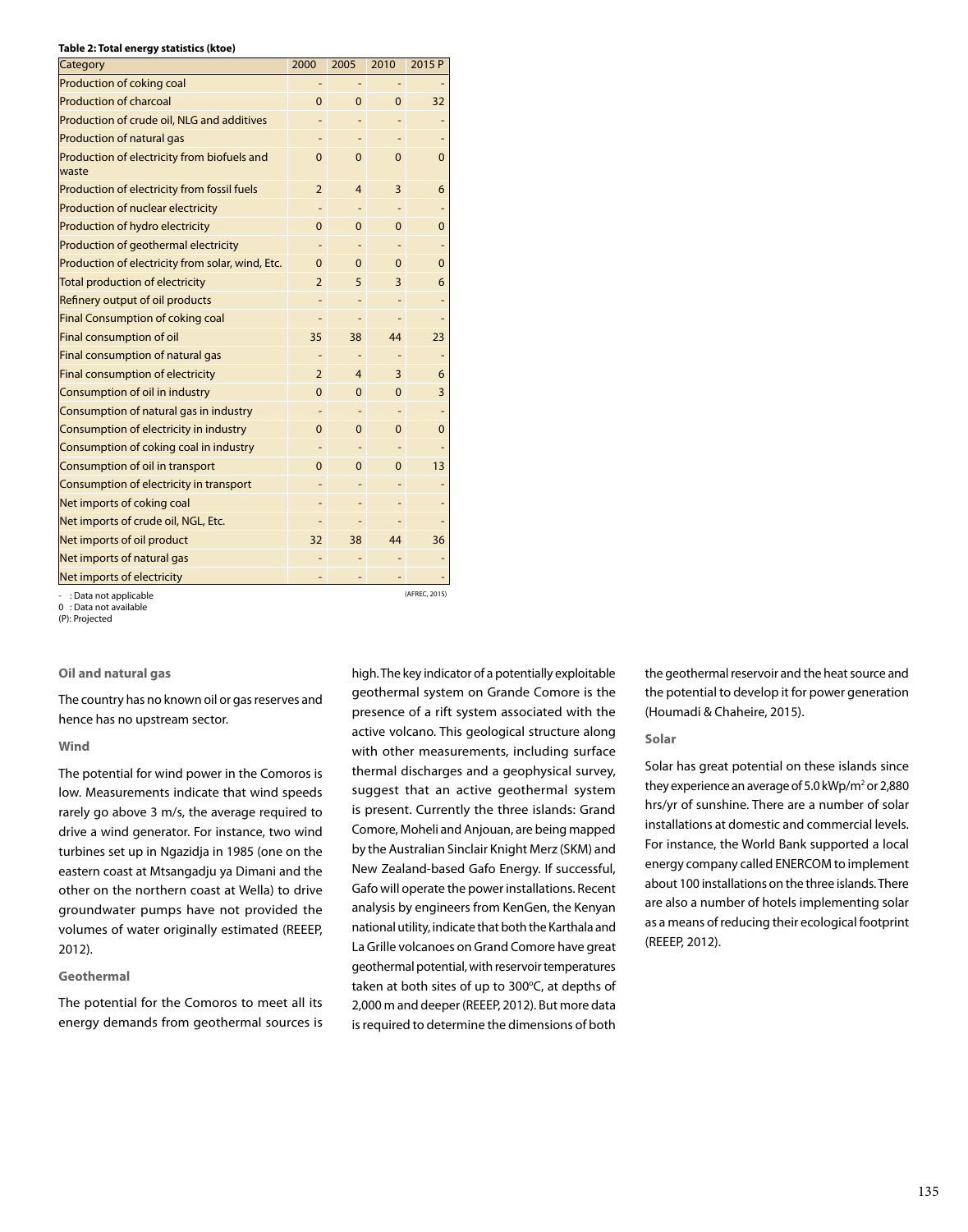# **Tracking progress towards sustainable energy for all (SE4All)**

Just less than 70 per cent of the population of the Comoros has access to electricity: 61.4 per cent in rural areas and 85.1 per cent in urban areas (Table 3 and Figure 4). There are also access disparities between the three islands. For instance, the electrification rate on Grande Comore is 53.6 per cent , while on Mohéli it is 28.4 per cent and on Anjouan 22.6 per cent (REEEP, 2012). About a quarter of the population uses modern fuels, and of these, 10 per cent are in rural areas and 54 per cent in urban areas (World Bank, 2015); (World Bank, 2016).

The energy intensity (the ratio of the quantity of energy consumption per unit of economic output) of the economy of the Comoros was 4.0 MJ per US dollar (2005 dollars at PPP) in 1990, increasing to 6.1 MJ per US dollar in 2012. The compound annual growth rate (CAGR) between 2010 and 2012 was 3.29 (World Bank, 2015).

The share of renewable energy in the total final energy consumption (TFEC) has been increasing from a low of 1.0 in 1990 to 46.1 in 2012. Hydropower forms the biggest share of renewable sources at 0.5 per cent of TFEC in 2012. Renewable sources contributed 11.5 per cent share of electricity generation in 2012 (World Bank, 2015).

# **Intended Nationally Determined Contributions (INDC) within the framework of the Paris climate Agreement**

Electricity production is expensive as almost three quarters of the cost goes to diesel fuel. The total installed capacity is 22.6 MW and

**Table 3: Comoros's progress towards achieving SDG7 – Ensure access to affordable, reliable, sustainable and modern energy for all**

| <b>Target</b>                                                                                    | <b>Indicators</b>                                                                      | Year |      |      |       |                  |                  |
|--------------------------------------------------------------------------------------------------|----------------------------------------------------------------------------------------|------|------|------|-------|------------------|------------------|
|                                                                                                  |                                                                                        | 1990 | 2000 | 2010 | 2012  | $2000 -$<br>2010 | $2011 -$<br>2015 |
| 7.1 By 2030, ensure universal<br>access to affordable, reliable and<br>modern energy services    | 7.1.1 Per cent of population with<br>access to electricity                             | 42   | 45   | 52   | 69.3  |                  |                  |
|                                                                                                  | 7.1.2 Per cent of population with<br>primary reliance on non-solid fuels               | 12   | 21   | 25   | 25.52 |                  |                  |
| 7.2 By 2030, increase substantially<br>the share of renewable energy in<br>the global energy mix | 7.2.1 Renewable energy share in<br>the total final energy consumption                  | 1.0  | 1.0  | 1.3  | 46.1  |                  |                  |
| 7.3 By 2030, Double the rate of<br>improvement of energy efficiency                              | 7.3.1 GDP per unit of energy use<br>(constant 2011 PPP \$ per kg of oil<br>equivalent) | 36.9 |      |      |       |                  |                  |
|                                                                                                  | Level of primary energy<br>intensity(MJ/\$2005 PPP)                                    | 4.0  |      | 5.8  | 6.1   | 6.10             | 6.14             |

urces: (World Bank, 2015); (World Bank, 2016)

### **Figure 4: SDG indicators**

| Percentage of population<br>with access to electricity | Access to non-solid fuel<br>(% of population) | GDP per unit of energy use<br>(PPP \$ per kg of oil equivalent)<br>2013 | Renewable energy<br>consumption<br>(% of total final energy<br>consumption),<br>2006-2011, 2012 |
|--------------------------------------------------------|-----------------------------------------------|-------------------------------------------------------------------------|-------------------------------------------------------------------------------------------------|
| 69.3%                                                  | 25.52%                                        | 20.66                                                                   | 46.85%                                                                                          |
|                                                        |                                               |                                                                         |                                                                                                 |

Magharebia / Foter / CC BY

#### **Table 4: Comoros's key aspects/key mitigation measures to meet its energy Intended Nationally Determined Contributions (INDCs)**

| <b>INDC</b>                                                                                    |
|------------------------------------------------------------------------------------------------|
| *Reduce losses on the electricity distribution grid.                                           |
| *Rehabilitate power plants.                                                                    |
| Increase solar energy generation.                                                              |
| *Increase hydro generation potential.                                                          |
| *Produce geothermal energy.                                                                    |
| *Promote LPG use in lieu of kerosene and fuel wood.                                            |
| *Promote the use of improved cooking stoves under the framework of reduced fuel wood use plan. |

Source: (ROC, 2015)